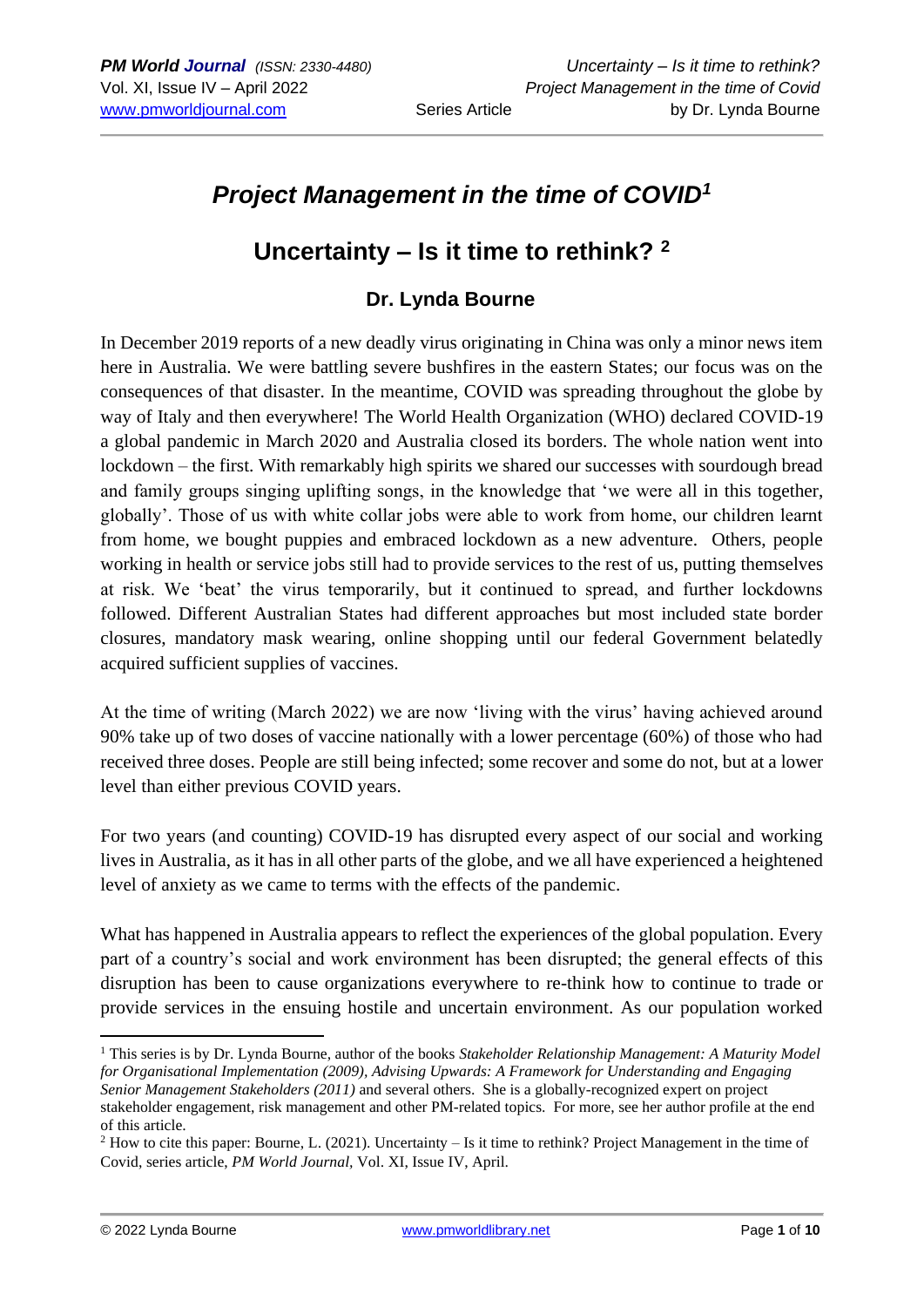through the abrupt realisation that we don't not know how to protect ourselves from the virus, that vaccines and other remedies were not available at that time and our 'life as usual' disintegrated, we were experiencing uncertainty and the anxiety that comes with it.

Two years later most of the developed world is now 'living with COVID'; the general desire in these countries is to establish a 'new normal'. There is impetus and opportunity to reform, to rethink approaches, to review process, and improve practices. This desire is as relevant in the world of project management as it is in the wider world of ordinary lives and livelihoods.

In the world of COVID-normal project work, organizations must prepare for 'afterwards' and review and reform risk identification and management processes and practices through:

- Acceptance and management of uncertainty and the anxiety that it produces
- Addressing the complexities of relationships teams, other stakeholders
- Ensure resilience and adaptability to enable effective delivery of outcomes in the changing contexts of uncertainty.

In this paper I will discuss what uncertainty might mean post-pandemic through a discussion of the concept of a Zone of Uncertainty; how the current heightened awareness of uncertainty and 'unknown unknowns' can contribute to more effective risk management practice and how introduction of the concepts of resilience, persistence and adaptability may assist individuals, groups and organizations to recover, review and reform their practices.

## **Uncertainty – time to rethink?**

The future is uncertain! We don't know what is going to happen next. *Will unexpected storms ruin my outdoor wedding? Will we make it to the next milestone*? *Will I contract COVID and how will that affect me, or my team?* We can rely on the predictions of weather forecasts or cumulative scientific knowledge, but mostly we just hope for the best, only sometimes preparing for the worst. Previously, we chose to consider an absence of certainty as unremarkable and therefore no cause for concern *if it does not affect us or our plans.* Under normal circumstances we tend to be influenced by inherent biases such as Optimism Bias and are more inclined to treat risk management in many projects as a box-ticking exercise. Now as millions of people die during the pandemic, economies tank, and we are more sensitive to uncertainties, is it time to rethink our approach to risk identification and management?

## **What is risk, really?**

Risk has been previously defined as 'uncertainty that matters' or uncertain events that will have a positive or negative effect on completion or success of an activity if it occurs. I propose a modification to this definition: *risk is uncertainty that matters to you* (or your project, organization, or community). The pandemic affected the whole global population, and so, the disruption to our lives, the fear of infection was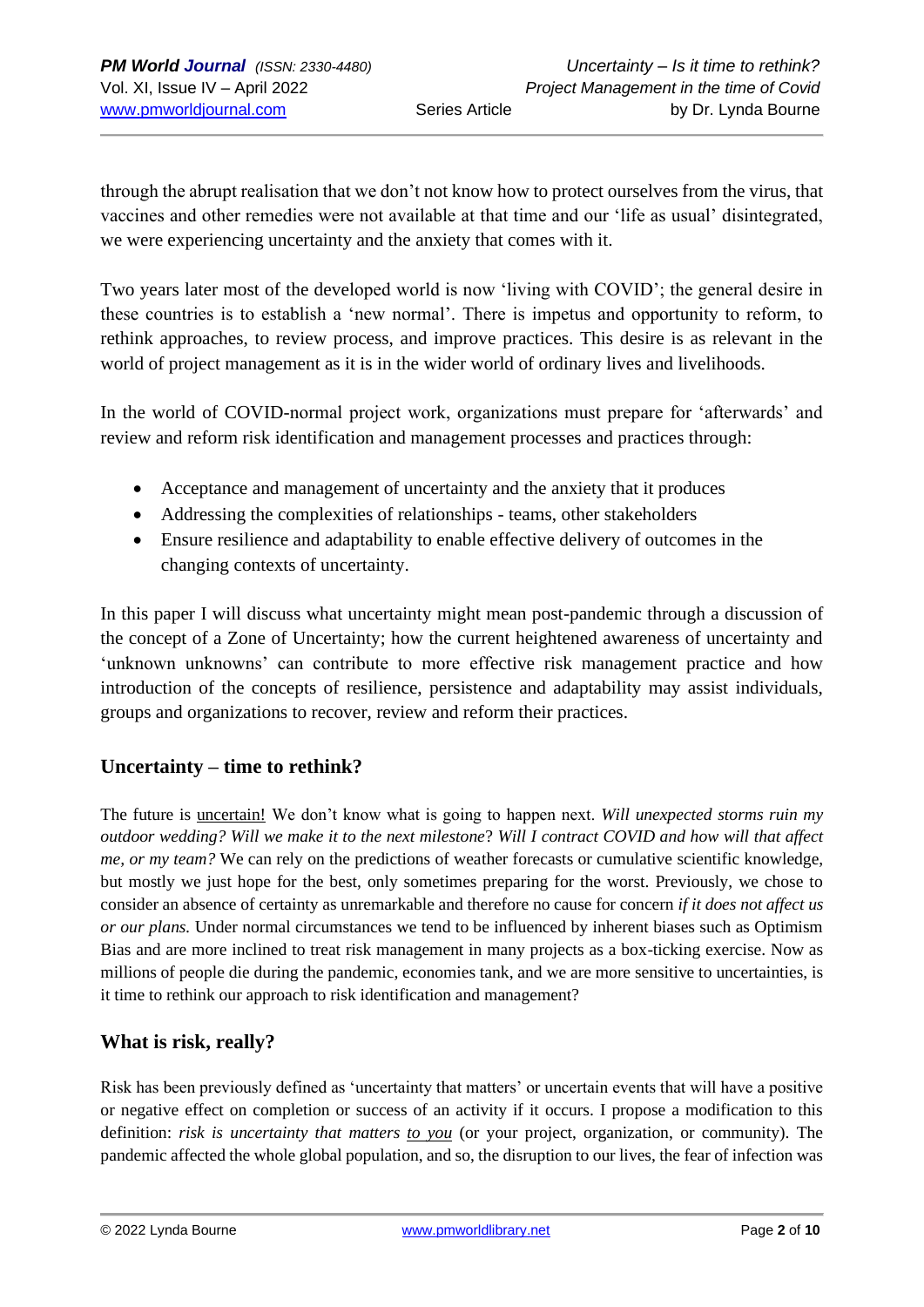everybody's uncertainty. Different people or groups reacted to this uncertainty in different ways, depending on their risk appetite, their access to factual information, and also their personal views of the role of governments.

Risks are often categorised as 'known unknowns' (not being able to find an expert for the team at the right time) or 'unknown unknowns' (a pandemic). Pre-pandemic, project risk identification and management were often seen as an early project ritual, a box to be ticked, the resulting documentation then filed away with other project archive documents. In other, better managed projects, risk management had been seen as important as an act of preparedness and diligence. However, communication of the consequence of risks or issues often needed to be modified to make allowances for management's alarm at the delivery of the 'bad news' or concern about the effect of risk treatments on the project budget.

The anxiety that results from risk realised through unusual examples of uncertainty can be viewed as a continuum, tracing the awareness of the consequences of the issue (no longer a risk) and the consequent anxiety over time, as:

- Other disasters become more recent and replace the original horror and immediacy (now the disaster of flooding in our eastern regions and the war in Ukraine have relegated information about daily COVID hospitalisations and death to later parts of the news).
- More information becomes available as scientists learned more about the virus they were able to explain what was really happening and what was being done to improve the situation
- News about the progress of the virus was no longer 'new'. We had adapted to the changing situations and the consequences of actions being taken to keep us safe.

Figure 1 traces changing levels of anxiety throughout the pandemic. This is my very subjective assessment of anxiety at various points throughout the pandemic to March 2022. The 'elder' data was collected from my own experience and those of others of my age group (65-80), and the 'young' data was collected from conversations with younger members of my family and their information about how their peers were responding to the progress of the pandemic.

The measurement scale was a comparison of respondent's reports with Amount at Stake<sup>3</sup> at each point calculated from perceptions of the likelihood of the risk multiplied by the impact to them should the risk occur, see Figure 2. For the more vulnerable members of the community, in this case the elderly, people with disabilities or poor health were far more vulnerable to negative effects of the disease than the younger members of the community, whereas the far more younger members of the community were economically impacted through loss of jobs, reduction of hours, increased responsibility for continuing education of school-age children.

 $3$  Amount at Stake (AAS) = Likelihood of occurrence (L) multiplied by Impact if Occurred (I). The data is subjective based on conversations with different groups affected. More research will need to be conducted to develop a better understanding of how different groups dealt with the consequences of the pandemic over time.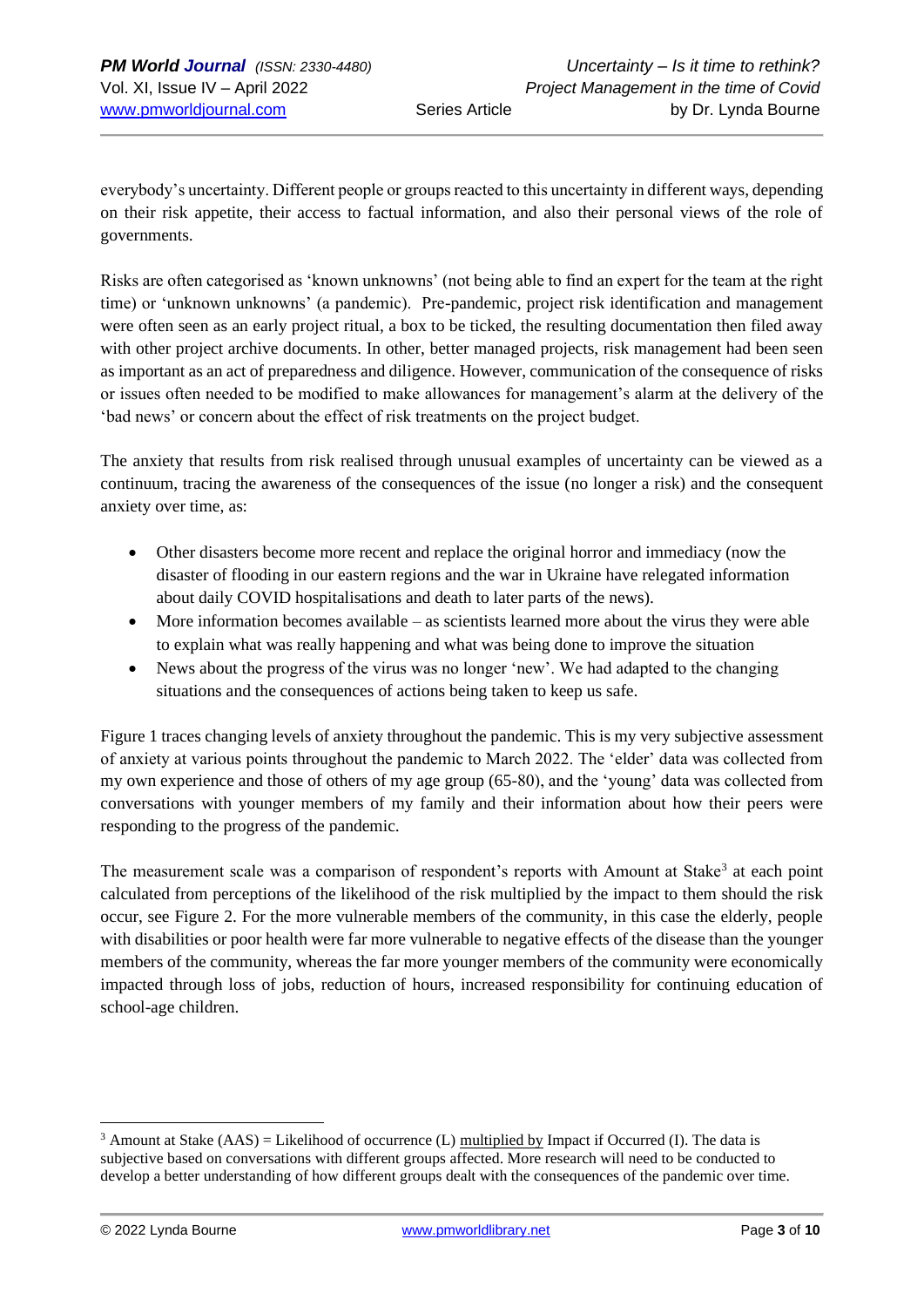

<span id="page-3-0"></span>**Figure 1: Levels of anxiety through Australia's pandemic (to March 2022)**

|           | <b>Likelihood of occurrence</b> | <b>Impact if occurred</b> |
|-----------|---------------------------------|---------------------------|
| Very low  |                                 |                           |
| Low       | $\overline{2}$                  | $\overline{2}$            |
| Medium    | 3                               | 3                         |
| High      | 4                               | 4                         |
| Very High | 5                               | 5                         |

#### **Figure 2: Scale for measurement of AAS and therefore the trend of anxiety**

## **The Zone of Uncertainty**

The Zone of Uncertainty<sup>4</sup> is the murky area between an organization's view of how to achieve business success and the actual work that delivers value to the organization; this includes project work. In the Zone

<sup>4</sup> The concept of the Zone of Uncertainty was discussed in Bourne, L. (2015). 'Delivering Organizational Value in the Zone of Uncertainty'. In Wyzalek, J. and Levin, G ed. *Portfolio Management: A Strategic Approach.* CRC Press, Taylor and Francis Group, Baton Rouge. The concept and the illustrations in Figures 3 and 4 have been updated and adapted.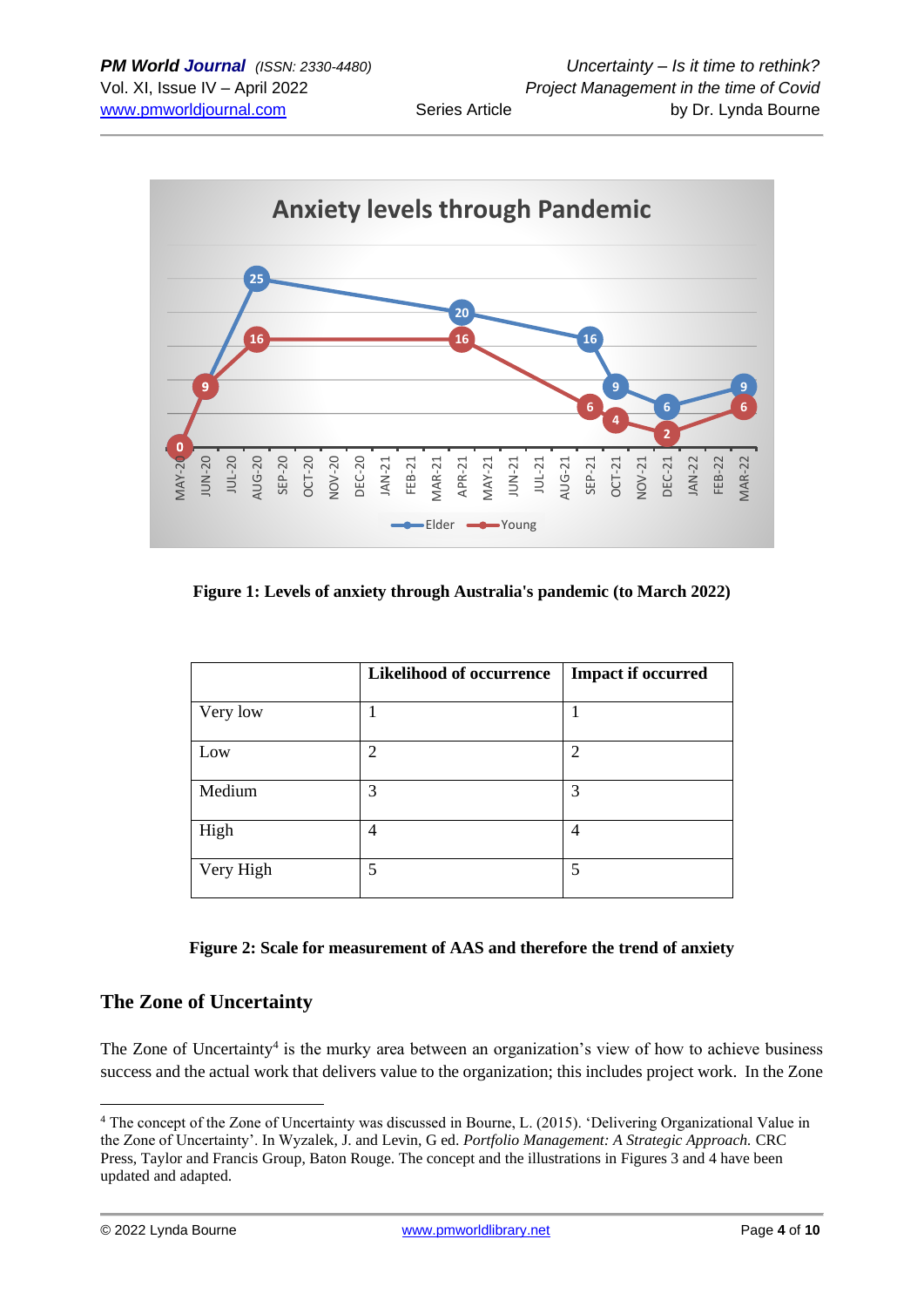the hopes and dreams of the organization's strategists collapse under the weight of the complications and complexity of creating value, characterized by a perception of lack of control, lack of certainty, and lack of direction and, right now, disruption and anxiety.

### **The Optimistic Approach**

As part of the regular business planning cycle an organization defines its business strategy for a particular interval. From that strategy emerges clear strategic objectives, which will then be converted into programs, and projects. Expectations are that there is a straightforward path from milestone A to milestone B; all that is needed is the perfect combination of the right approvals, structures, and processes in place (command) and then measures and reporting against those measures (controls). The transition from the business strategy to the output of the project occurs in the Zone.

Zone activities include any aspect of management to ensure that all work:

- Delivers the organization's strategy in a balanced way,
- Is appropriately funded and resourced,
- Is tracked and controlled to ensure progress (time, cost, and scope) is delivered according to the schedule and any necessary managed adjustments are implemented
- Delivers the benefits outlined in the business case. the project's outcomes.

Figure 3 describes the idealized Zone. Clear management direction and defined outcomes are shown as unclouded by culture or unconscious bias, and without any divergence or conflict. Clear transmission of strategic (organizational) visions into tactical (project) objectives ensure that projects will be delivered to the required time, cost, and quality. This view supports the assumption is that there will be a universal agreement from all stakeholders that the chosen path is the best and only path for optimal delivery of value to the organization.



#### **Figure 3: Idealized view of how projects will deliver the organization's business strategy**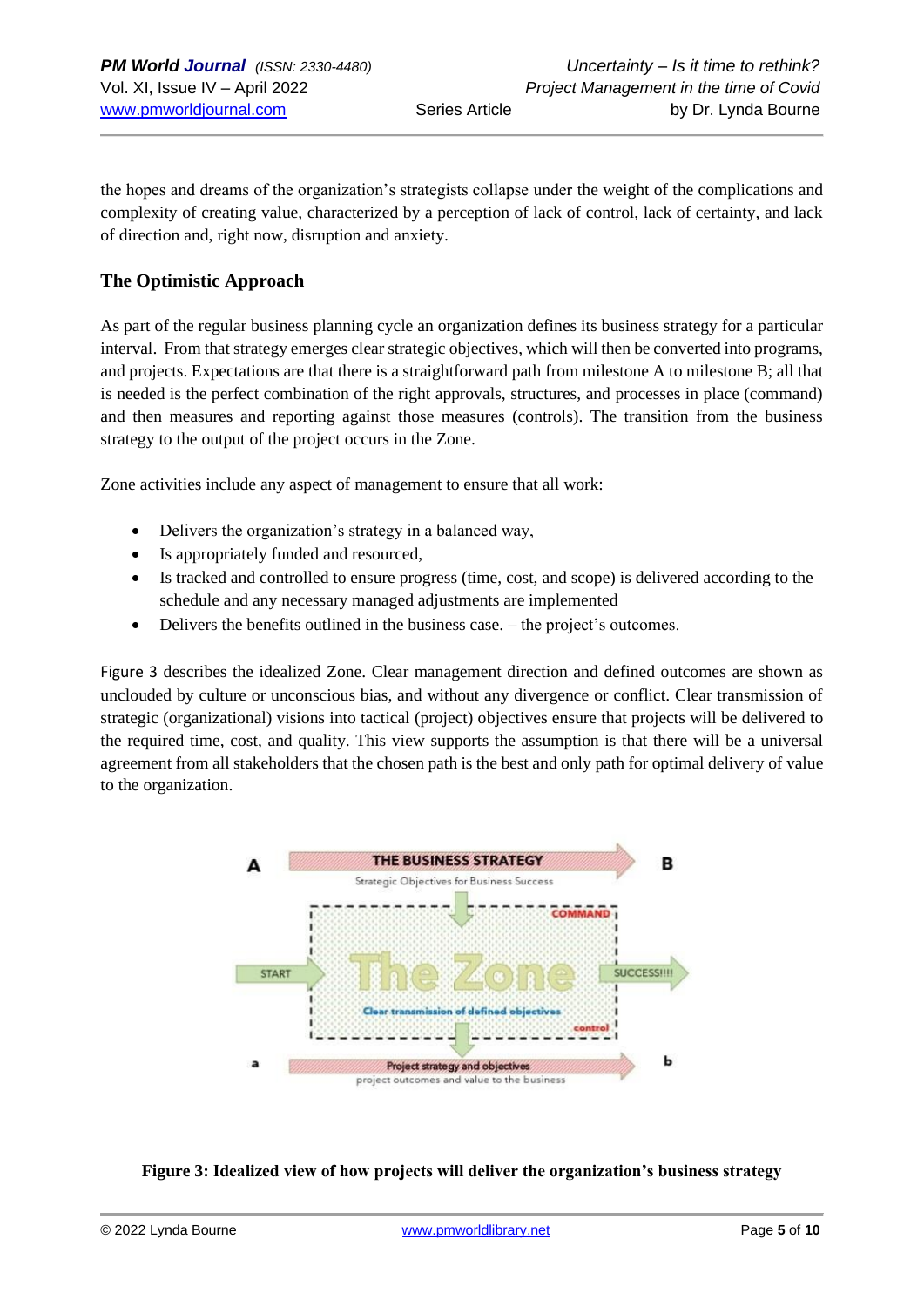Figure 4 shows the more realistic picture of what happens in the Zone. Management's expectations remain unwavering<sup>5</sup>, but the outcomes are not so predictable. The simple direct line of assumption between the executive's articulation of strategic objectives, and the project work that is approved and resourced will most likely deviate. The path for delivery is affected by unexpected events, and senior stakeholders and the project team will react to try to regain control of the delivery of the objectives. Often these adjustments cause more disruption within the project and its relationships with other projects*.* 



**Figure 4: A more realistic view of the transition from business strategy to project**

### *Within the Zone: complexity, disruption, lack of structure, distortion of time, and anxiety*

The work of project management is complicated<sup>6</sup>: and often complex<sup>7</sup>; what makes it complex is the combination of technical and operational complexity along with the web of relationships with the stakeholder community. Symptoms of unpredictability are always present in projects but now with our experiences during the pandemic we can recognise them better, and perhaps remember those feelings of unpredictability and uncertainty as we approach reform of risk processes and practices in the 'new or emerging normal' post-pandemic. Symptoms and causes can be some or all of the following:

**Disruption**: projects and organizations were already experiencing disruption of work and leisure through the changes driven by increasing use of AI, social media, and other uses of technology. the need to change

<sup>&</sup>lt;sup>5</sup> Their attention is now on other visions and strategies, believing that the process will automatically proceed without any more senior management intervention.

 $6$  Complicated = a large number of interconnected and interdependent parts.

<sup>7</sup> Project work is complex if it consists of many interdependent parts each of which can change in ways that are not totally predictable and which can then have unpredictable impacts on other elements that are themselves capable of change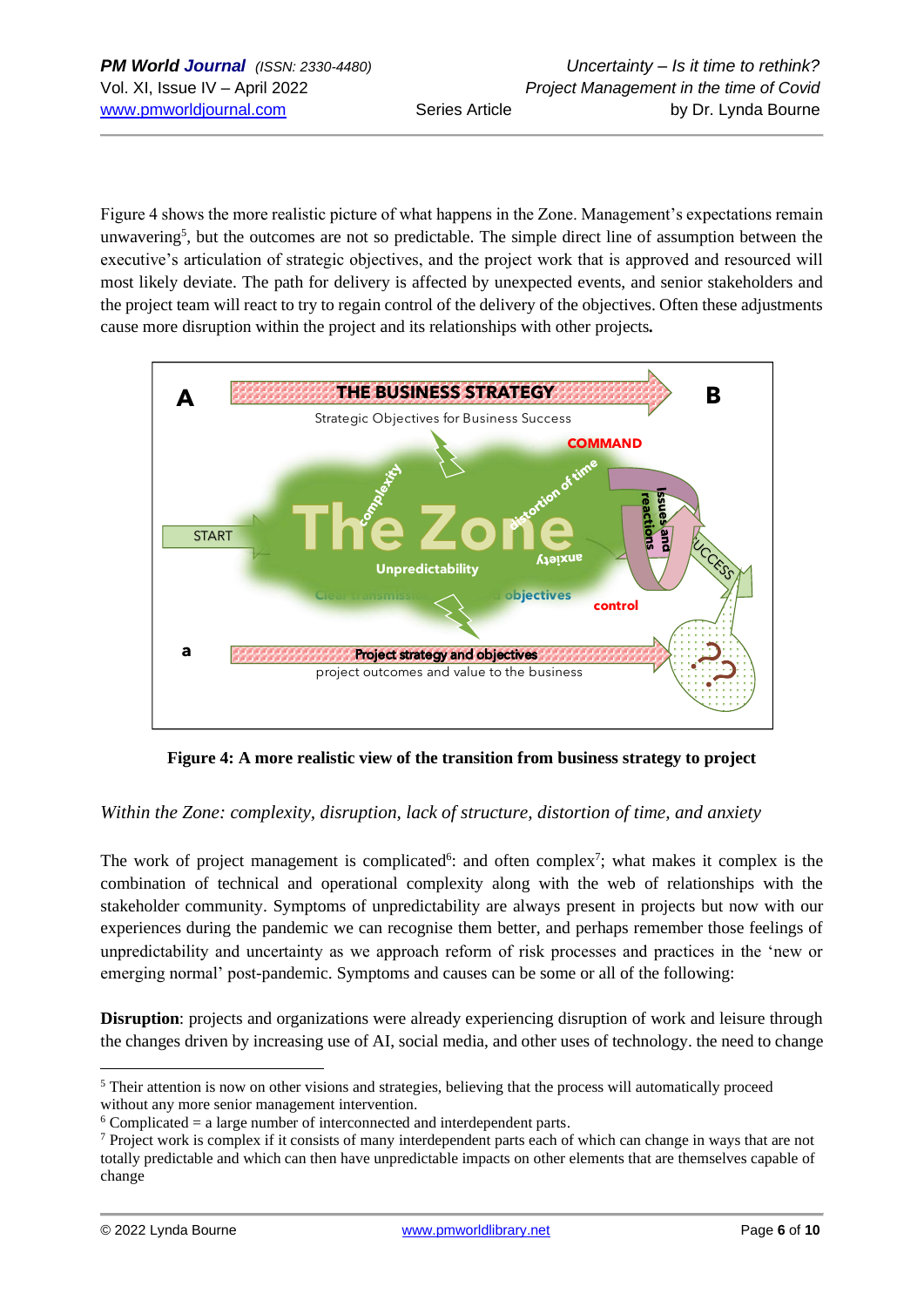modes of working when working from home or providing services and medical support in an environment of physical restrictions intensifies disruption.

Lack of structure: the need to change working and leisure habits means that most regular activities had been curtailed or modified; old habits must be replaced by new habits and new habits take a long time to form.

**Distortion of time:** enforced restriction of activities also meant that time is distorted. My own experience during Melbourne's many lockdowns was to enforce a strict schedule for other work, exercise, and other activities. This schedule 'filled my day' and it seemed to go faster, while at the same time dragging painfully.

**The anxiety:** generated by this extreme combination of uncertainty, disruption, lack of structure and distortion of time ebbed and flowed throughout this time as described in [Figure 1](#page-3-0). Our 'risk appetite' tolerance of risk - changed throughout the pandemic, over time there was a lower sensitivity to the earlier anxiety and re-emergence of how we live our lives or manage our projects.

## **Moving on – project life post-pandemic**

An understanding of how awareness of the effects of uncertainty (that matters to the project and team) and the 'known unknowns' and 'unknown unknowns' are critical elements of risk identification and risk management. A review of the current risk identification and management processes has revealed that the pre-pandemic processes to manage risk and opportunities in projects are adequate. Attention must be paid, however, on pre-pandemic practices in order to re-define those practices and promote a zeal for managing within uncertain global, community, organizational and project environments.

#### **Post-pandemic risk management**

ISO standard ISO 31000:2018(en) – Risk Management  $8$  is an inclusive and comprehensive standard for managing risks in organizations. The guidelines and instructions on how to manage risk include important principles:

- *Managing risk is iterative and assists organizations in setting strategy, achieving objectives and making informed decisions.*
- *Managing risk is part of governance and leadership and is fundamental to how the organization is managed at all levels. It contributes to the improvement of management systems.*
- *Managing risk is part of all activities associated with an organization and includes interaction with stakeholders.*

<sup>&</sup>lt;sup>8</sup> ISO Standard for Risk Management 2018:<https://www.iso.org/obp/ui/#iso:std:iso:31000:ed-2:v1:en>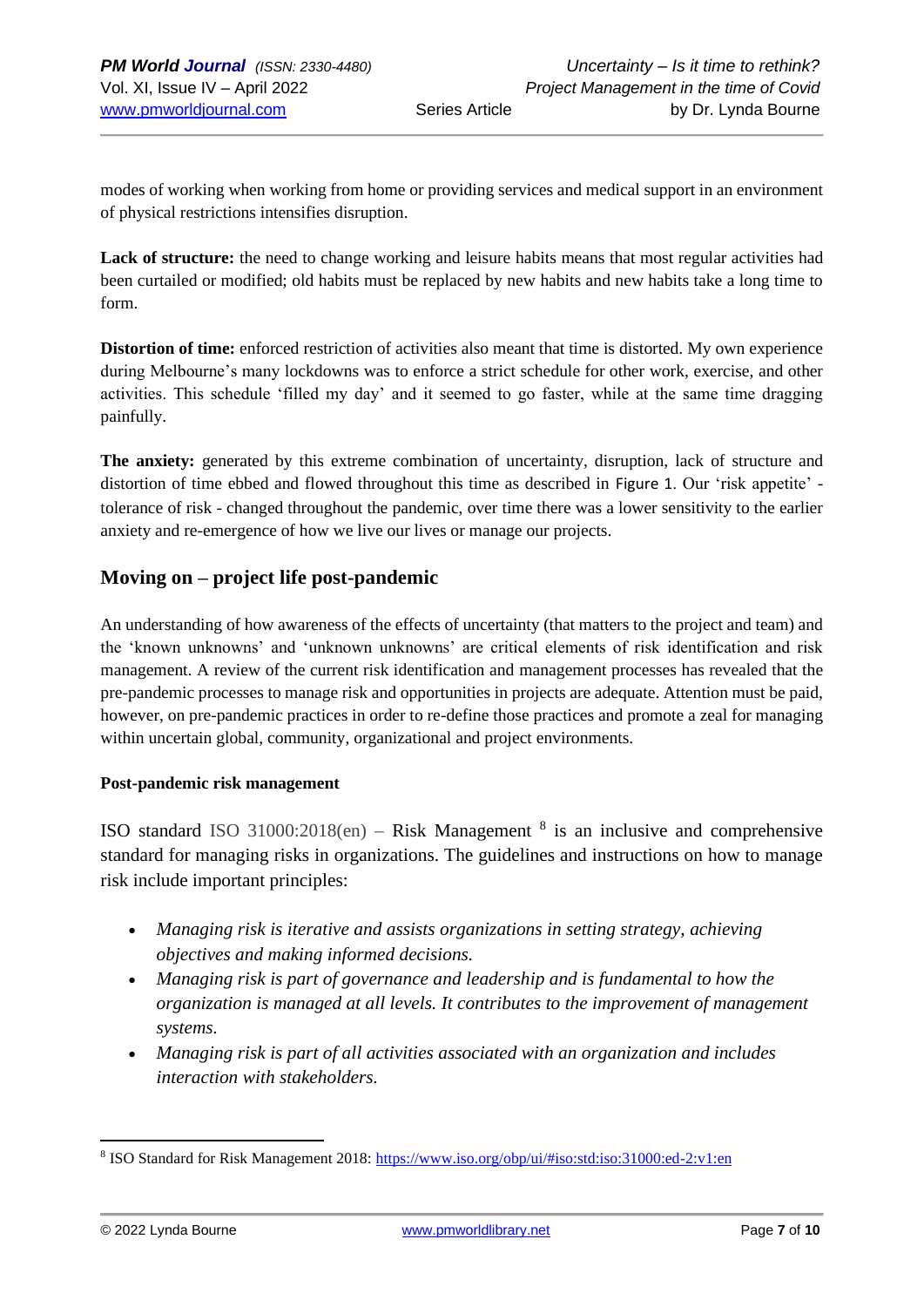• *Managing risk considers the external and internal context of the organization, including human behaviour and cultural factors.*

This Standard forms the basis of most risk management process sets. Generally, project teams will undertake the initial and some key identification and management actions using the templates and guidelines provided by the organization.

Review of the practices however tell a different story. The application of the elements of process are marred by pressure of management to maintain a 'no frills' budget and refrain from delivering 'bad news', individuals and project teams influenced by Optimism Bias, failure to maintain a watching brief on the identified risks and on emerging risks as conditions change.

### **Post-pandemic options for reforming risk management practices**

Organizations can assist project teams to counter the effects of increased awareness of uncertainty and the anxiety that accompanies it through programs to increase individual and group resilience and adaptability.

**Resilience**: the ability to recover quickly from an unforeseen event or *the ability of a system to return to its original state after being disturbed*. If resilience is built into the practice, the team and its management can better withstand the consequences of unforeseen risks. Cost cutting will remove resilience. Some ways are that management can build resistance:

- Rehearsals of potential issues based on expert risk assessments, or experience in dealing with issues that can be given back to others in story or process instructions
- Spare capacity in the team, redundancy of skills for important aspects of the work, or access to a resource pool of expertise.
- Ability to trust other team members and understand their capabilities and abilities to work together even in unusual situations.

**Adaptability**: framing of uncertainties – utilising language, experience, multiple viewpoints with. scenarios to cover different eventualities both short-term and longer-term. Long-term planning and reviews are essential to ensure that short-term actions do not compromise longer term strategies.

# **Conclusion**

This paper attempts to explore the reactions to the pandemic as it swept through Australia, and the issues that occurred in the absence of good information and communication to the people. Without information about what was happening, and regular updates to explain government actions, we experienced anxiety as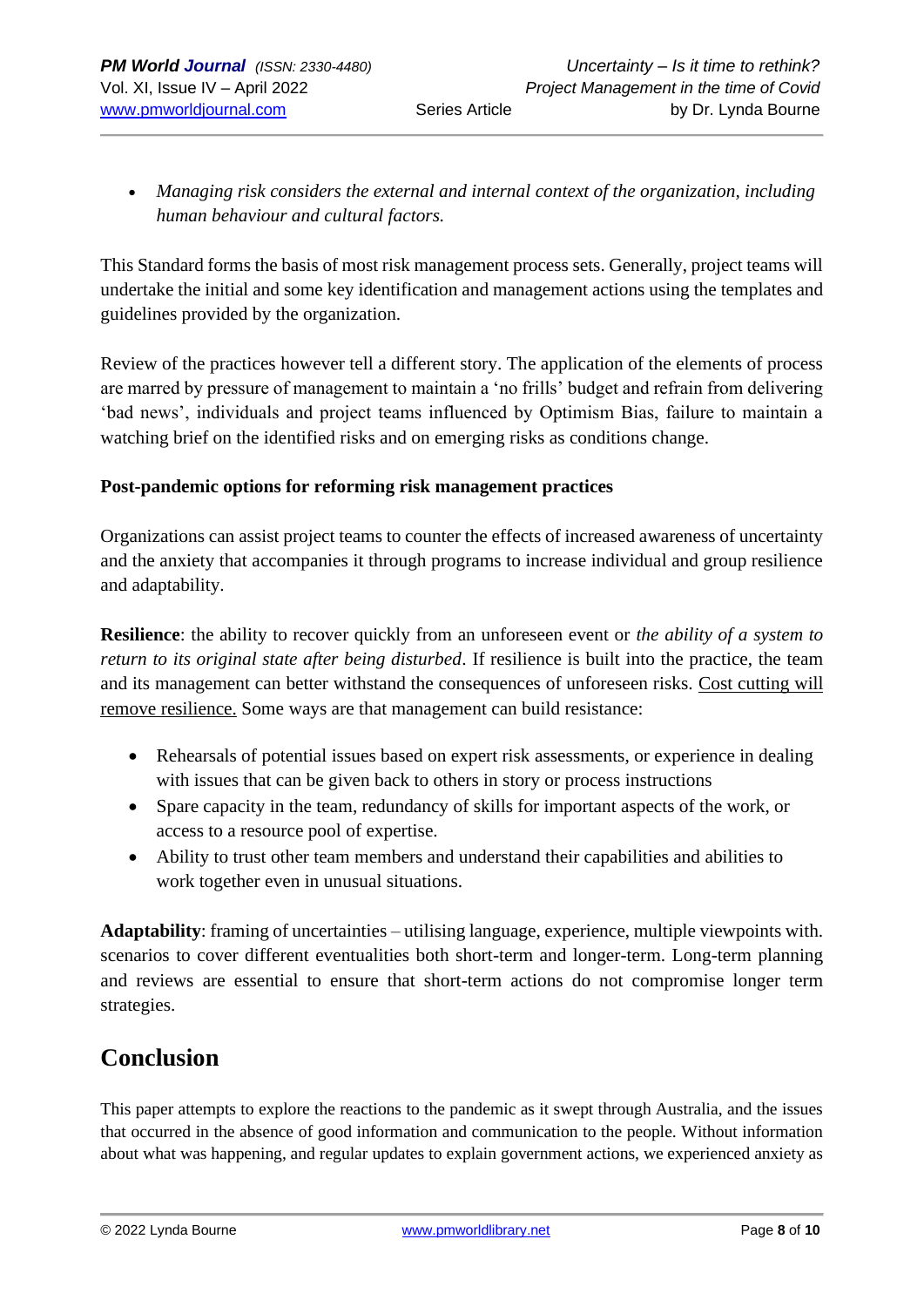we tried to make sense of events that we had never encountered before. Anxiety affected us differently, depending on age, access to information and temperament. Anxiety also changed over time.

As we 'live with COVID'. are organisations prepared to review risk identification and management practices? Will recent history of anxiety connected to dealing with uncertainty help those involved in managing risk develop a new mindset that understands from experience how uncertain times come with personal anxiety. Can management adapt its approaches to dealing with 'bad news' reporting of risks and issues? Will the Zone of Uncertainty help organizations and project personnel adapt the practice of risk management to deliver more effective management of the unknowns?

The next paper will discuss organizations, governance, strategic planning and implementation in the 'new normal'.

## About the Author





Melbourne, Australia



**Lynda Bourne** DPM, FACS is a senior management consultant, professional speaker, teacher and an award-winning project manager with 50 years professional industry experience. She has been focussed on the delivery of stakeholder management and other project related consultancy, mentoring and training for clients world-wide.

She has presented at conferences and seminars in South America, Europe, Russia, Asia, New Zealand and Australia to audiences of industry leaders and project managers in the IT, construction, defence and mining industries and has been keynote speaker at meetings and workshops within organisations in the finance and utilities sector.

In 2010 she was engaged as visiting professor at EAN University, Bogota, Colombia, teaching leadership in the Masters of PM Program for five years.